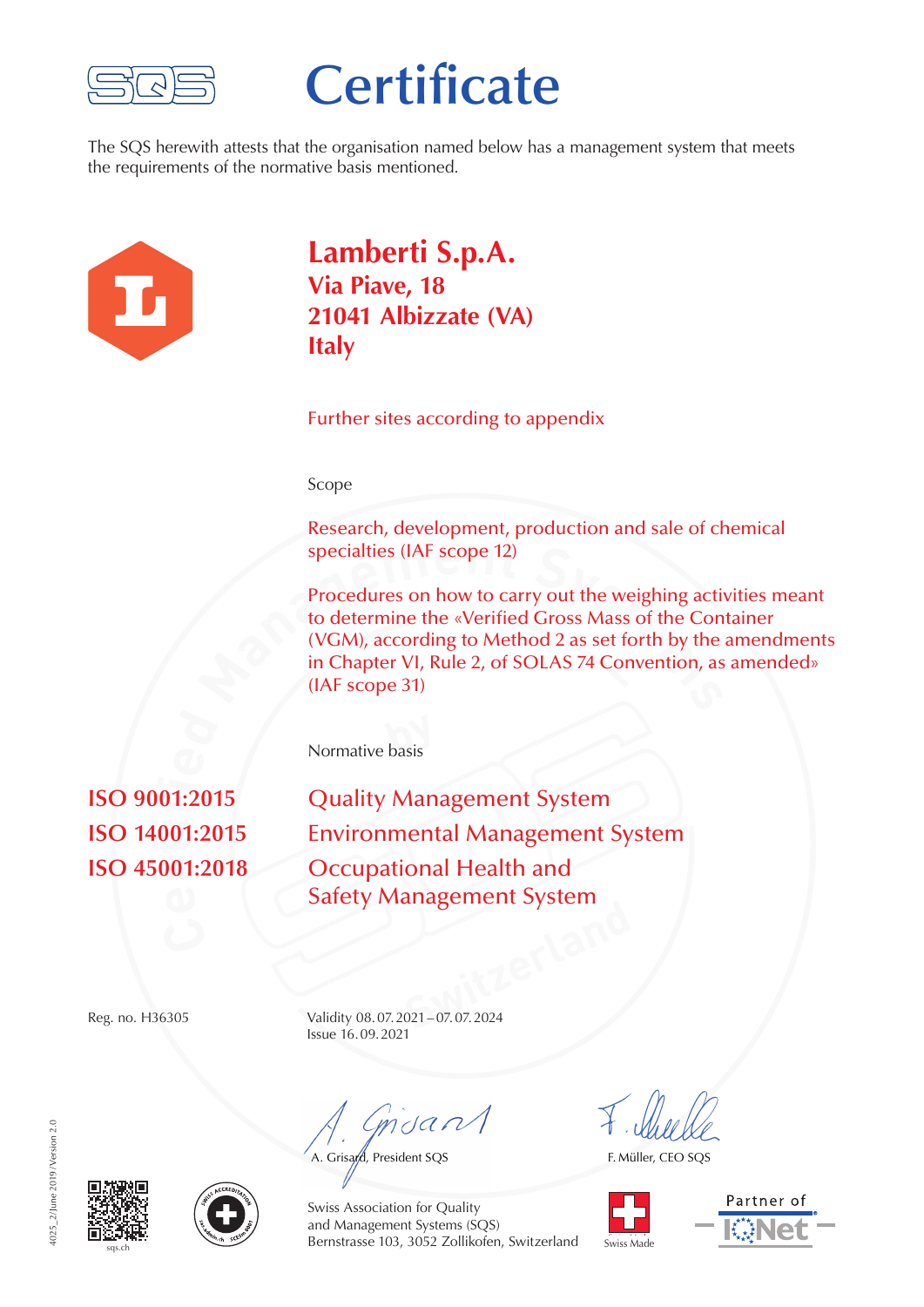



Appendix of main certificate Reg. no. H36305



## **Lamberti S.p.A. Via Piave, 18 21041 Albizzate (VA) Italy**

| Central Function                                                                  | Scope                                                                                                                                                                                                                                                                                                                                                            | Norm / Revision                                   | Reg. no. | Validity                 |
|-----------------------------------------------------------------------------------|------------------------------------------------------------------------------------------------------------------------------------------------------------------------------------------------------------------------------------------------------------------------------------------------------------------------------------------------------------------|---------------------------------------------------|----------|--------------------------|
| Lamberti S.p.A.<br>Via Piave, 18<br>21041 Albizzate (VA)<br>Italy                 | Research, development, production and sale of<br>chemical specialties (IAF scope 12)<br>Procedures on how to carry out the weighing<br>activities meant to determine the «Verified<br>Gross Mass of the Container (VGM), according<br>to Method 2 as set forth by the amendments in<br>Chapter VI, Rule 2, of SOLAS 74 Convention, as<br>amended» (IAF scope 31) | ISO 9001:2015<br>ISO 14001:2015<br>ISO 45001:2018 | H36305   | 08.07.2021<br>07.07.2024 |
| Locations                                                                         | Scope                                                                                                                                                                                                                                                                                                                                                            | Norm / Revision                                   | Reg. no. | Validity                 |
| Lamberti S.p.A.<br>Via Piave, 18<br>21041 Albizzate (VA)<br>Italy                 | Research, development, production and sale of<br>chemical specialties (IAF scope 12)                                                                                                                                                                                                                                                                             | ISO 9001:2015<br>ISO 14001:2015<br>ISO 45001:2018 | H36305   | 08.07.2021<br>07.07.2024 |
| Lamberti S.p.A.<br>Via della Stampa, 15<br>36070 Trissino (VI)<br>Italy           | Research, development, production and sale of<br>chemical specialties (IAF scope 12)                                                                                                                                                                                                                                                                             | ISO 9001:2015<br>ISO 14001:2015<br>ISO 45001:2018 | H36305   | 08.07.2021<br>07.07.2024 |
| Lamberti S.p.A.<br>Via Marsala, 38/D<br>21013 Gallarate (VA)<br>Italy             | Research, development, production and sale of<br>chemical specialties (IAF scope 12)                                                                                                                                                                                                                                                                             | ISO 9001:2015<br>ISO 14001:2015<br>ISO 45001:2018 | H36305   | 08.07.2021<br>07.07.2024 |
| Lamberti S.p.A.<br>Via Primo Maggio, 168<br>15058 Viguzzolo (AL)<br>Italy         | Research, development, production and sale of<br>chemical specialties (IAF scope 12)                                                                                                                                                                                                                                                                             | ISO 9001:2015<br>ISO 14001:2015<br>ISO 45001:2018 | H36305   | 08.07.2021<br>07.07.2024 |
| Lamberti S.p.A.<br>Via Crema, 20/22<br>24050 Zanica (BG)<br>Italy                 | Research, development, production and sale of<br>chemical specialties (IAF scope 12)                                                                                                                                                                                                                                                                             | ISO 9001:2015<br>ISO 14001:2015<br>ISO 45001:2018 | H36305   | 08.07.2021<br>07.07.2024 |
| Lamberti S.p.A.<br>Via Enrico Mattei, 7/9<br>41042 Fiorano Modenese (MO)<br>Italy | Research, development, production and sale of<br>chemical specialties (IAF scope 12)                                                                                                                                                                                                                                                                             | ISO 9001:2015<br>ISO 14001:2015<br>ISO 45001:2018 | H36305   | 08.07.2021<br>07.07.2024 |
| Lamberti S.p.A.<br>Via Meucci, 7<br>20014 Nerviano (MI)<br>Italy                  | Research, development, production and sale of<br>chemical specialties (IAF scope 12)                                                                                                                                                                                                                                                                             | ISO 9001:2015<br>ISO 14001:2015<br>ISO 45001:2018 | H36305   | 08.07.2021<br>07.07.2024 |

msan

A. Grisard, President SQS

F. Müller, CEO SQS



Partner of





Swiss Association for Quality and Management Systems (SQS) Bernstrasse 103, 3052 Zollikofen, Switzerland A. Grisafd, President SQS<br>
Swiss Association for Q<br>
Swiss Association for Q<br>
and Management Systems<br>
Bernstrasse 103, 3052 Z